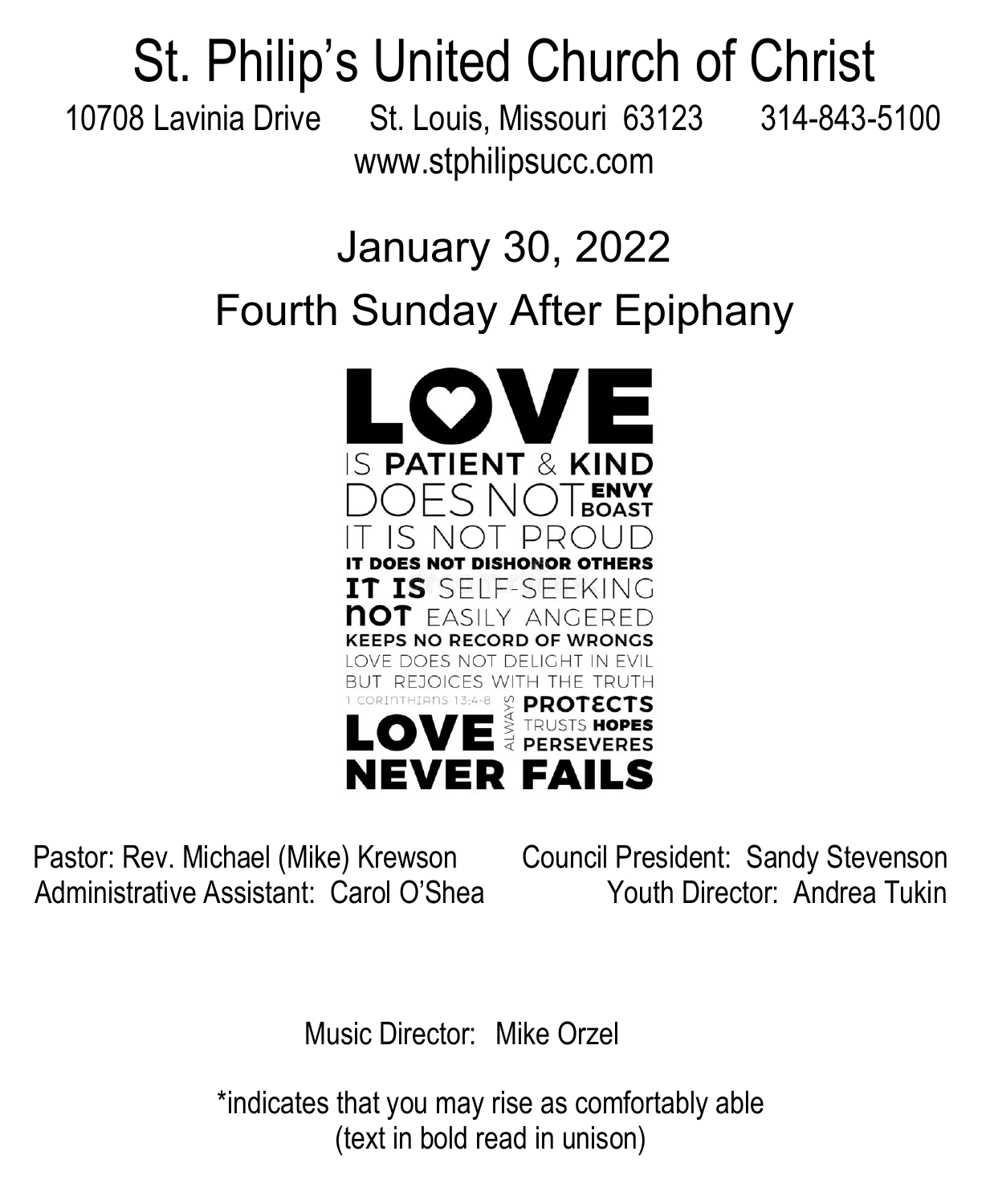**Prelude** 

Lighting the Candles

Announcements and Prayer Concerns

\* Call to Worship (Responsively)

The word of God comes into our lives in many ways.

**God's word calls us to action and to new life.**

God's word calls us now, here in our worship.

**God's calling word invites us to service and ministry, to praise and thanksgiving.**

\* Opening Hymn: "He Leadeth Me" # 545

He leadeth me: O blessed thought! O words with heavenly comfort fraught! What-e'er I do, where-e'er I be, still 'tis God's hand that leadeth me.

(Refrain)

He leadeth me, he leadeth me, by his own hand he leadeth me: his faithful follower I would be, for by his hand he leadeth me.

Lord, I would place my hand in thine, nor ever murmur nor repine; by waters still, o'er troubled sea, still 'tis thy hand that leadeth me. (Refrain)

And when my task on earth is done, when, by thy grace, the victory's won, e'en death's cold wave I will not flee, since God thro' Jordan leadeth me. (Refrain)

#### \* Centering Prayer (Together)

**Guide us, O Lord, in our desire for justice and peace. Grant us a strong sense of your presence and renew our spirits with strength and faith. Help us be faithful disciples, living and serving in your world. Amen.**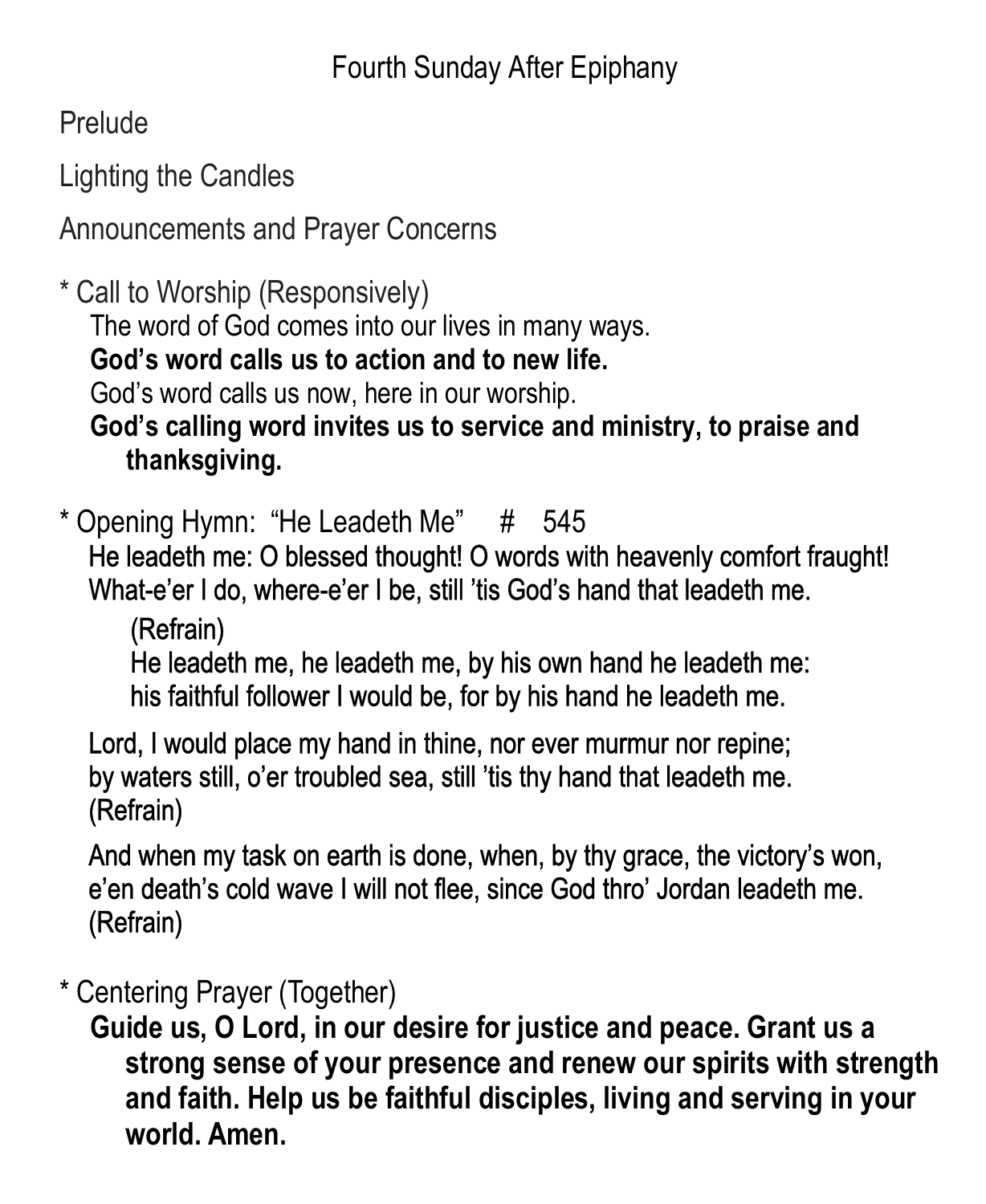\* Response: "This is the Day" Hymn # 286 This is the day, this is the day that the Lord has made, that the Lord has made; we will rejoice, we will rejoice and be glad in it, and be glad in it. This is the day that the Lord has made; we will rejoice and be glad in it. This is the day, this is the day that the Lord has made.

Children's Time

### Prayer of Preparation (Together)

 **As we hear your word, O God, reach out your hand and touch our mouths. Help us make our words be grounded in your words so that all we speak might be to your glory. Amen.**

#### Scripture: 1 Corinthians 13:1-13

- If I speak in the tongues of mortals and of angels, but do not have love, I am a noisy gong or a clanging cymbal. And if I have prophetic powers, and understand all mysteries and all knowledge, and if I have all faith, so as to remove mountains, but do not have love, I am nothing. If I give away all my possessions, and if I hand over my body so that I may boast, but do not have love, I gain nothing.
- Love is patient; love is kind; love is not envious or boastful or arrogant or rude. It does not insist on its own way; it is not irritable or resentful; it does not rejoice in wrongdoing, but rejoices in the truth. It bears all things, believes all things, hopes all things, endures all things.
- Love never ends. But as for prophecies, they will come to an end; as for tongues, they will cease; as for knowledge, it will come to an end. For we know only in part, and we prophesy only in part; but when the complete comes, the partial will come to an end. When I was a child, I spoke like a child, I thought like a child, I reasoned like a child; when I became an adult, I put an end to childish ways. For now we see in a mirror, dimly, but then we will see face to face. Now I know only in part; then I will know fully, even as I have been fully known. And now faith, hope, and love abide, these three; and the greatest of these is love.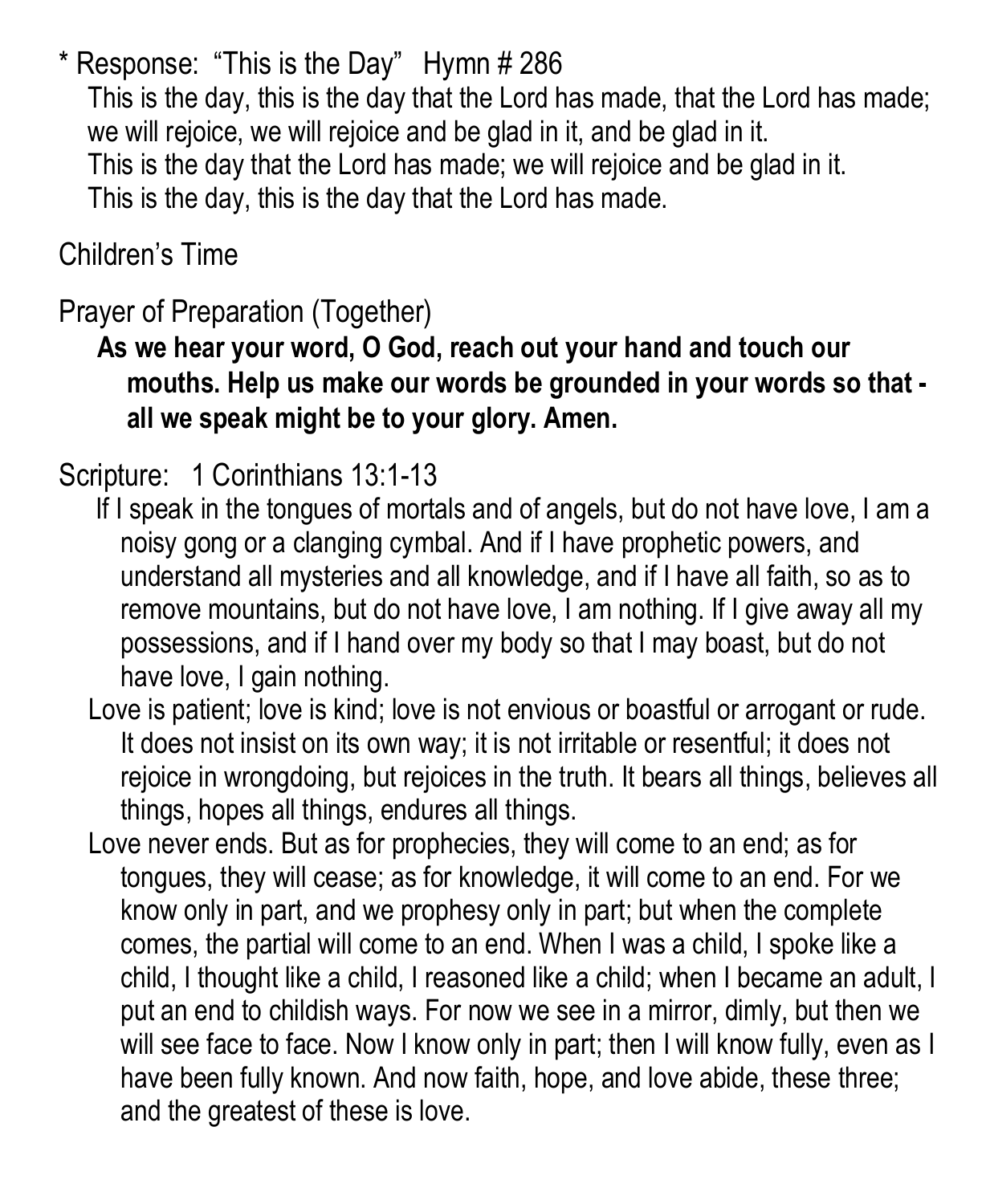Scripture: Jeremiah 1:4-10

- Now the word of the Lord came to me saying, "Before I formed you in the womb I knew you, and before you were born I consecrated you; I appointed you a prophet to the nations." Then I said, "Ah, Lord God! Truly I do not know how to speak, for I am only a boy." But the Lord said to me,
- "Do not say, 'I am only a boy'; for you shall go to all to whom I send you, and you shall speak whatever I command you. Do not be afraid of them, for I am with you to deliver you, says the Lord." Then the Lord put out his hand and touched my mouth; and the Lord said to me,
- "Now I have put my words in your mouth. See, today I appoint you over nations and over kingdoms, to pluck up and to pull down, to destroy and to overthrow, to build and to plant."

Hymn: "Just As I Am" # 339

Just as I am, without one plea, but that they blood was shed for me, and that thou bid'st me come to thee, O Lamb of God, I come, I come!

Just as I am, though tossed about with many a conflict, many a doubt; fightings and fears within, without, O Lamb of God, I come, I come!

Just as I am, thou wilt receive, wilt welcome, pardon, cleanse, relieve; because thy promise I believe, O Lamb of God, I come, I come!

Just as I am, thy love unknown, has broken every barrier down; now, to be thine, yea, thine alone, O Lamb of God, I come, I come!

Sermon: "Touched by God" Rev. Mike Krewson

Anthem: "Though I May Speak"

Prayer Time: Wordless Meditation Pastoral Prayer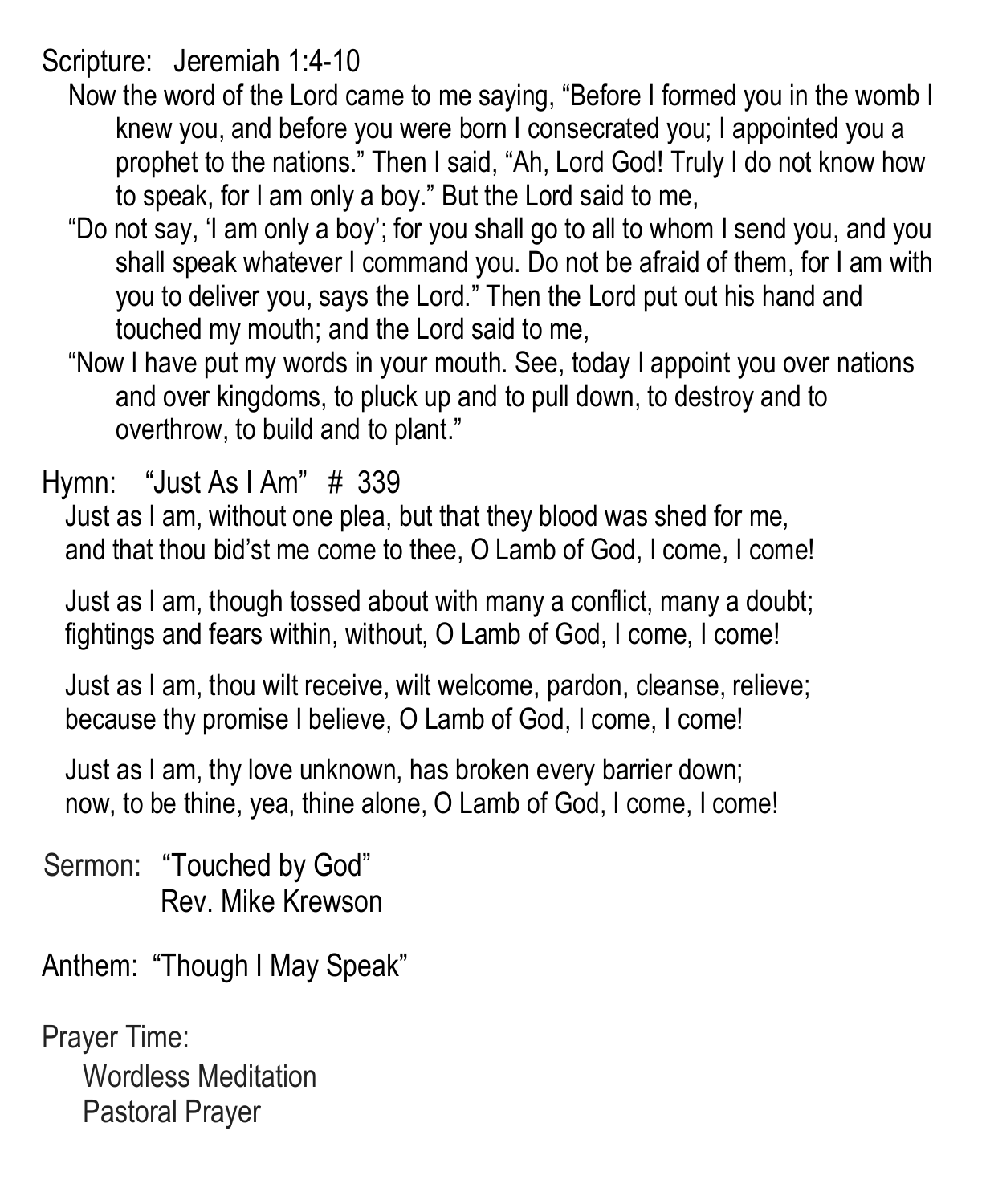Lord's Prayer

**Our Father who art in heaven, hallowed be your name.**

**Your kingdom come, your will be done, on earth as it is in heaven. Give us this day our daily bread; and forgive us our debts, as we forgive our debtors; and lead us not into temptation, but deliver us from evil. For yours is the kingdom and the power and the glory, forever. Amen.**

Our Gifts

Response "Praise God from Whom All Blessings Flow"

**Praise God from whom all blessings flow;** 

**Praise God, all creatures here below;**

**Praise God above, ye heavenly host:** 

**Creator, Christ and Holy Ghost. Amen.**

Prayer Dedicating our gifts (Together)

**We offer to you, O God, our gifts in gratitude that we can be a part of something far greater than ourselves. We offer our gifts so that your path might open to others not only through us, but because of us. We give our gifts with gratitude. Amen.** 

\* Closing Hymn: "How Firm a Foundation" # 618 How firm a foundation, ye saints of the Lord, is laid for your faith in God's excellent word! What more can be said than to you God has said, to you who for refuge to Jesus have fled?

Fear not, I am with thee, oh, be not dismayed, for I am thy God, and will still give thee aid. I'll strengthen thee, help thee, and cause thee to stand, upheld by my righteous, omnipotent hand.

When through the deep waters I call thee to go, the rivers of woe shall not thee overflow; for I will be near thee, thy troubles to bless, and sanctify to thee thy deepest distress.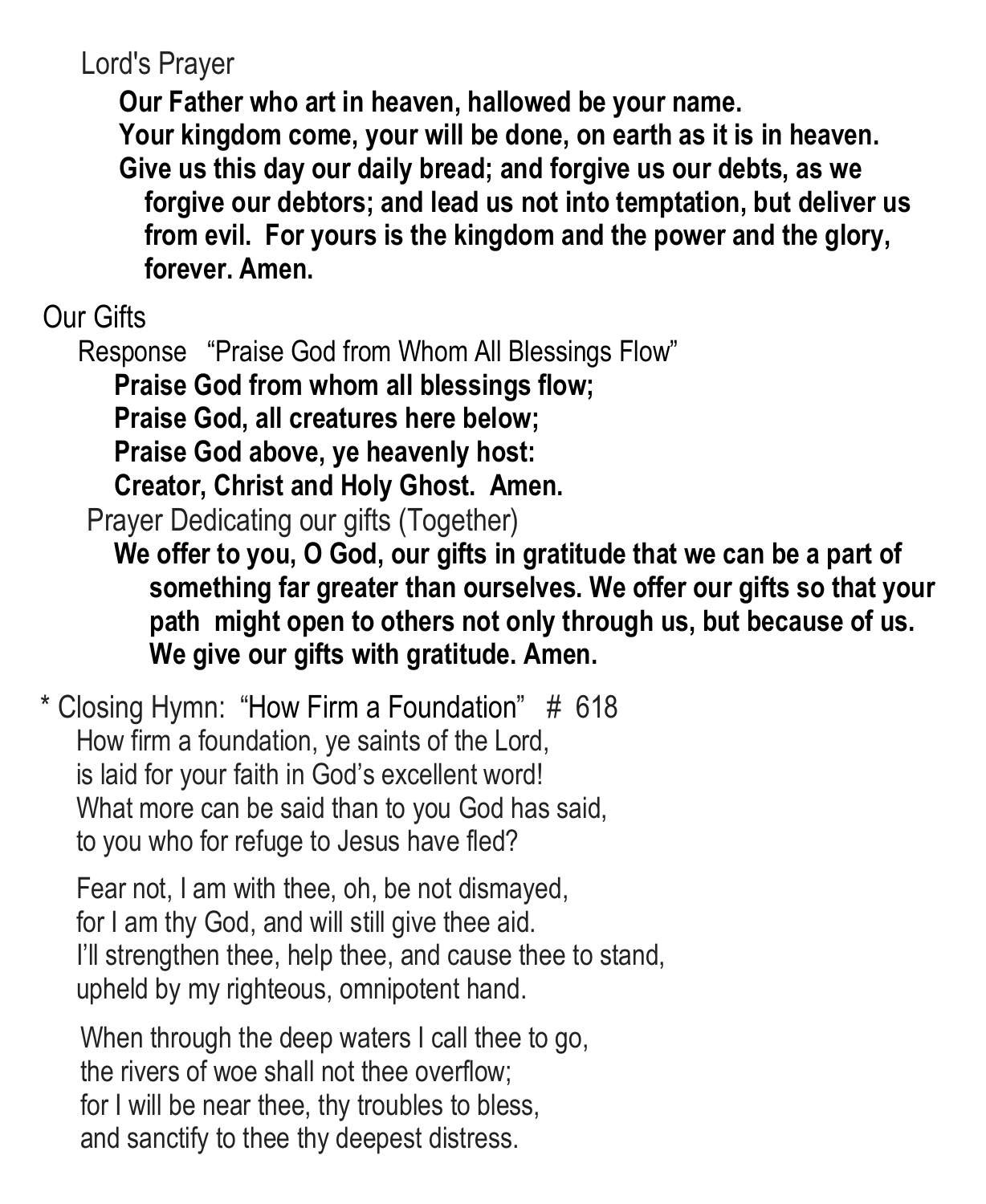When through fiery trials thy pathway shall lie, my grace, all sufficient, shall be thy supply. The flame shall not hurt thee; I only design thy dross to consume, and thy gold to refine.

The soul that on Jesus still leans for repose, I will not, I will not dessert to its foes; that soul, though all hell should endeavor to shake, I'll never, no never, no never forsake!

**Benediction** 

Postlude

#### **IN CASE OF SNOW…**

If worship services are canceled due to inclement weather, please watch for the announcement on Channel 2 or 11. We will be listed as:

St. Philip's UCC

As a courtesy, please call anyone you know who might need this information.

Cancelations will also be posted on Facebook.

#### **RECYCLE INKJET CARTRIDGES**

We are still collecting original Hewlett Packard and Canon inkjet cartridges (no generic, refilled, or damaged). It will keep the cartridges out of the landfill and earn cash for St. Philip's as well. Look for the marked box in the Gathering Space.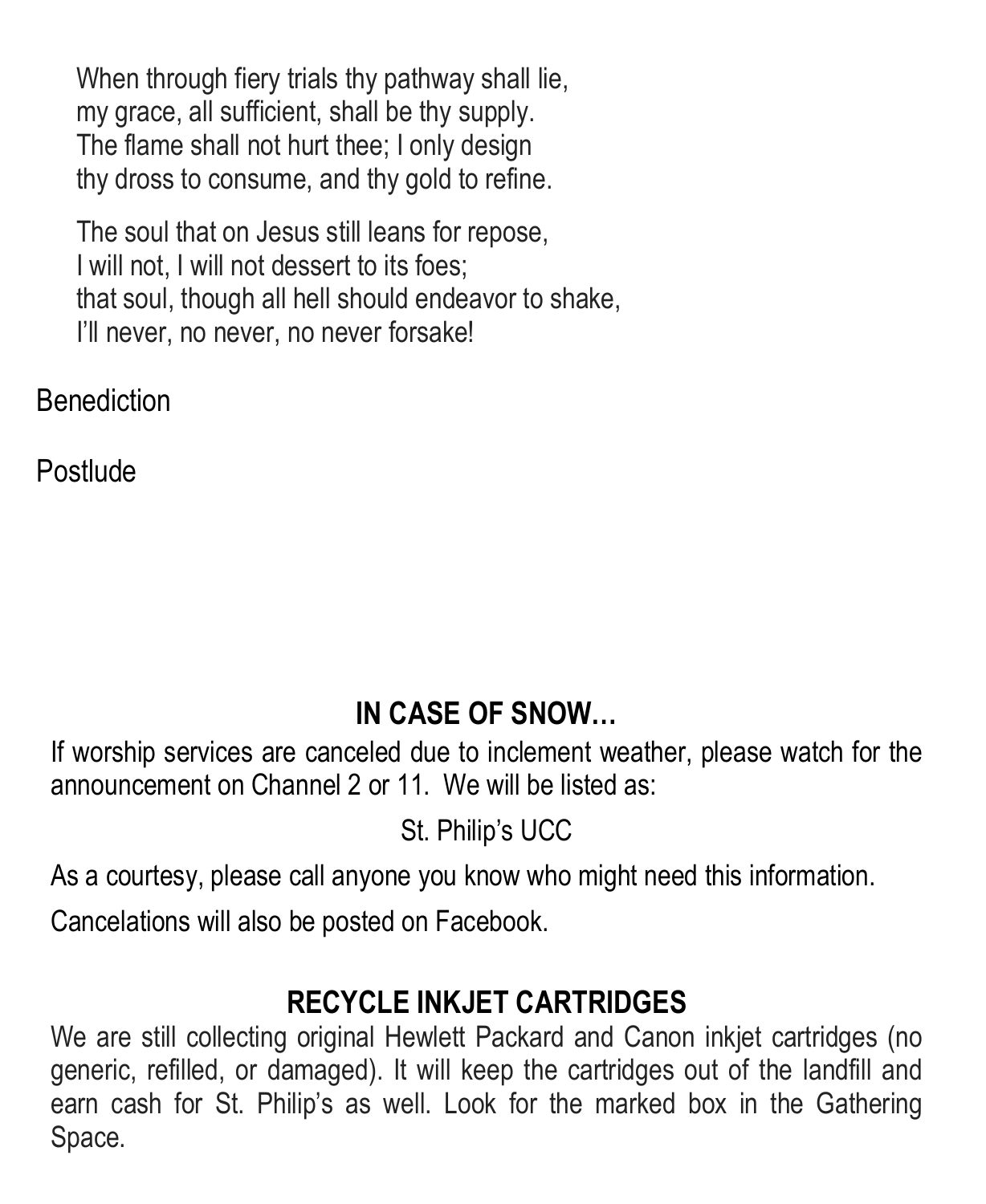| Sunday                                                                                                  | Monday                                                                            | Tuesday        | Wednesday     | Thursday       | Friday         | Saturday      |
|---------------------------------------------------------------------------------------------------------|-----------------------------------------------------------------------------------|----------------|---------------|----------------|----------------|---------------|
| 9:45 Sunday School In-person<br>In-person, Livestream on<br>9:30 Sunday Worship<br>Facebook<br>ౚ        | Study Conf<br>Call/Zoom Mtg<br>10:00 Bible<br>75                                  | 1 February     | $\sim$        | ო              | 4              | 5             |
| 9:45 Sunday School In-person<br>In-person, Livestream on<br>9:30 Sunday Worship<br>Facebook<br>ဖ        | Council Meeting<br>Call/Zoom Mtg<br>7:00 Church<br>Study Conf<br>10:00 Bible<br>∼ | $\infty$       | თ             | $\overline{C}$ | ∓              | $\frac{1}{2}$ |
| 9:45 Sunday School In-person<br>In-person, Livestream on<br>9:30 Sunday Worship<br>Facebook<br><u>ო</u> | Study Conf<br>Call/Zoom Mtg<br>10:00 Bible<br>$\frac{4}{4}$                       | $\frac{15}{1}$ | $\frac{6}{1}$ | $\overline{1}$ | $\frac{8}{10}$ | စ္            |
| 9:45 Sunday School In-person<br>In-person, Livestream on<br>9:30 Sunday Worship<br>Facebook<br>႙        | Call/Zoom Mtg<br>Study Conf<br>10:00 Bible<br><u>인</u>                            | 22             | 33            | $\overline{2}$ | ξŚ             | 88            |